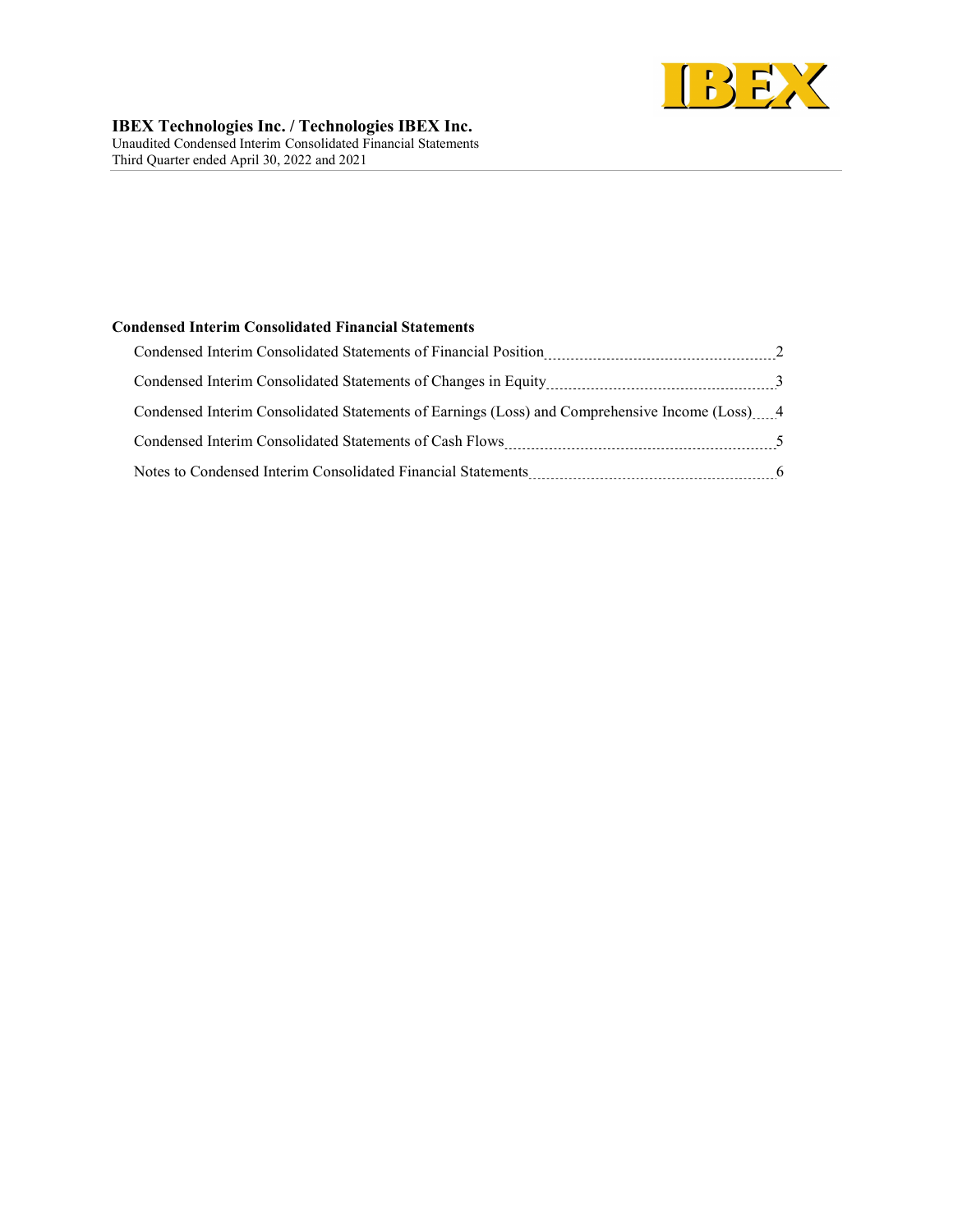

# NOTICE TO THE READER OF THE UNAUDITED CONDENSED INTERIM CONSOLIDATED FINANCIAL STATEMENTS

Management's Statement of Responsibility for Financial Information

The condensed interim consolidated financial statements are the responsibility of management and have been prepared in accordance with International Financial Reporting Standards. Where necessary, management has made judgments and estimates of the outcome of events and transactions, with due consideration given to materiality. Management is also responsible for all other information in these condensed interim consolidated financial statements and for ensuring that this information is consistent, where appropriate, with the information and data included in the condensed interim consolidated financial statements.

The Company maintains a system of internal controls to provide reasonable assurance as to the reliability of the financial records and safeguarding of its assets. The condensed interim consolidated financial statements have not been audited by the Company's independent auditor, PricewaterhouseCoopers LLP.

The Board of Directors is responsible for overseeing management in the performance of its responsibilities for financial reporting. The Board exercises its responsibilities through the Audit Committee which comprises three independent directors. The Audit Committee meets from time to time with management and the Company's independent auditor to review the financial statements and matters relating to the audit. The Company's independent auditor has full and free access to the Audit Committee. These condensed interim consolidated financial statements have been reviewed by the Audit Committee, who recommended their approval by the Board of Directors.

 $\overline{a}$ Paul Baehr Belinda Franco, CPA, CA President and Chief Executive Officer Director of Finance & Administration

June 9, 2022 June 9, 2022

Montréal, Canada Montréal, Canada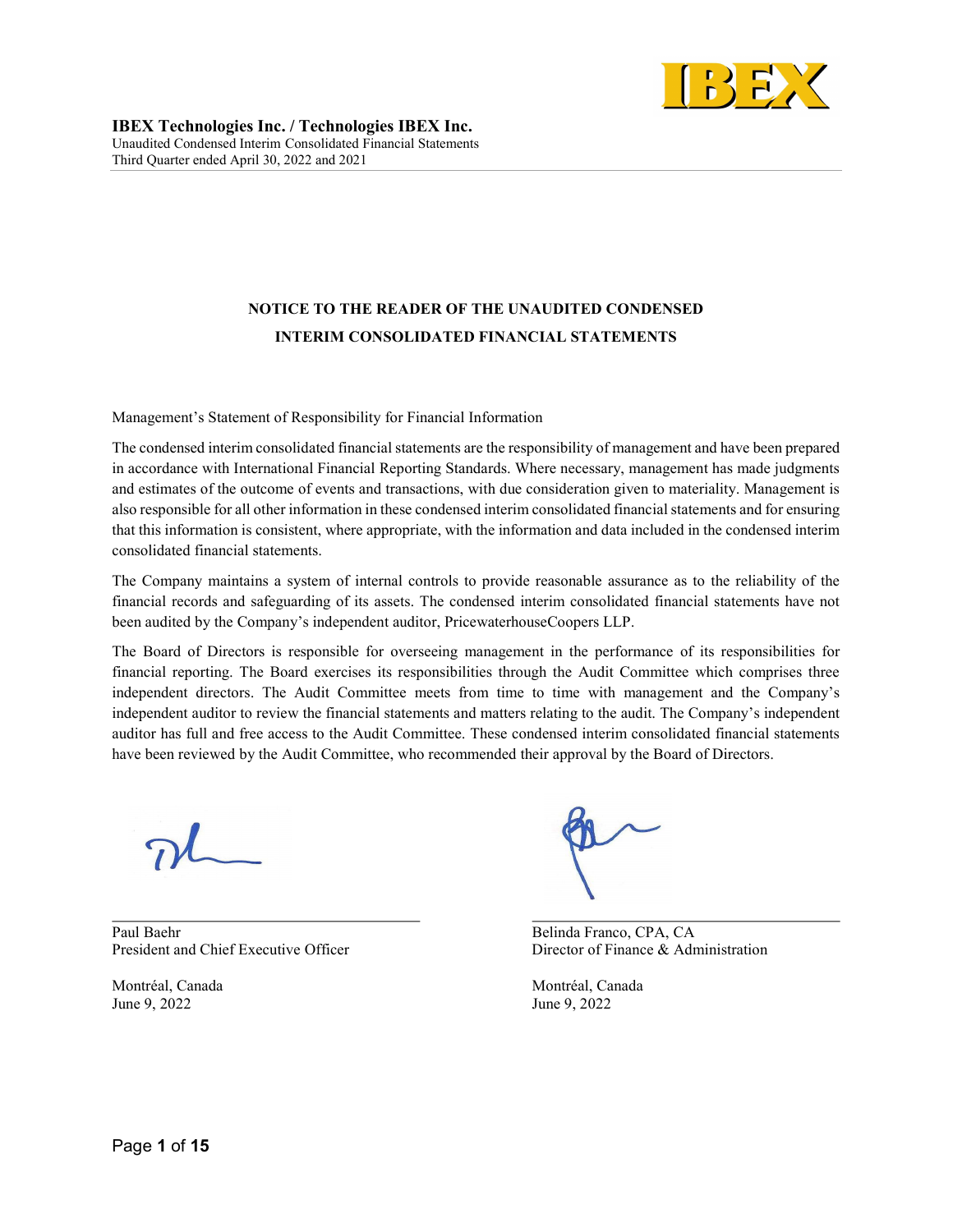

Unaudited Condensed Interim Consolidated Financial Statements Third Quarter ended April 30, 2022 and July 31, 2021

# Condensed Interim Consolidated Statements of Financial Position

#### In Canadian dollars

|                                                  | Notes  | April 30,<br>2022 | July 31,<br>2021 |
|--------------------------------------------------|--------|-------------------|------------------|
|                                                  |        | \$                | \$               |
|                                                  |        |                   |                  |
| <b>Assets</b>                                    |        |                   |                  |
| <b>Current assets</b>                            |        |                   |                  |
| Cash and cash equivalents                        |        | 6,959,626         | 4,433,901        |
| Trade and other receivables                      | 4      | 590,619           | 954,788          |
| Inventories                                      | 5      | 261,163           | 318,657          |
| Prepaid expenses                                 |        | 146,324           | 121,474          |
| <b>Total current assets</b>                      |        | 7,957,732         | 5,828,820        |
| <b>Non-current assets</b>                        |        |                   |                  |
| Property, plant, equipment and intangible assets | 6      | 1,125,577         | 1,128,678        |
| Right-of-use assets                              | 7      | 1,111,702         | 1,215,761        |
| Deferred income tax assets                       |        | 1,918,262         | 1,918,262        |
| <b>Total assets</b>                              |        | 12,113,273        | 10,091,521       |
|                                                  |        |                   |                  |
| <b>Liabilities</b>                               |        |                   |                  |
| <b>Current liabilities</b>                       |        |                   |                  |
| Trade and other payables                         |        | 1,224,778         | 940,529          |
| Current portion of lease liabilities             | $\tau$ | 161,728           | 156,957          |
| <b>Total current liabilities</b>                 |        | 1,386,506         | 1,097,486        |
| <b>Non-current liabilities</b>                   |        |                   |                  |
| Non-current portion of lease liabilities         | $\tau$ | 1,018,197         | 1,092,303        |
| <b>Total liabilities</b>                         |        | 2,404,703         | 2,189,789        |
|                                                  |        |                   |                  |
| <b>Equity</b>                                    |        |                   |                  |
| Share capital                                    | 11     | 52,680,158        | 52,680,158       |
| Contributed surplus                              |        | 974,097           | 806,890          |
| Deficit                                          |        | (43, 945, 685)    | (45,585,316)     |
|                                                  |        | 9,708,570         | 7,901,732        |
| <b>Total liabilities and equity</b>              |        | 12,113,273        | 10,091,521       |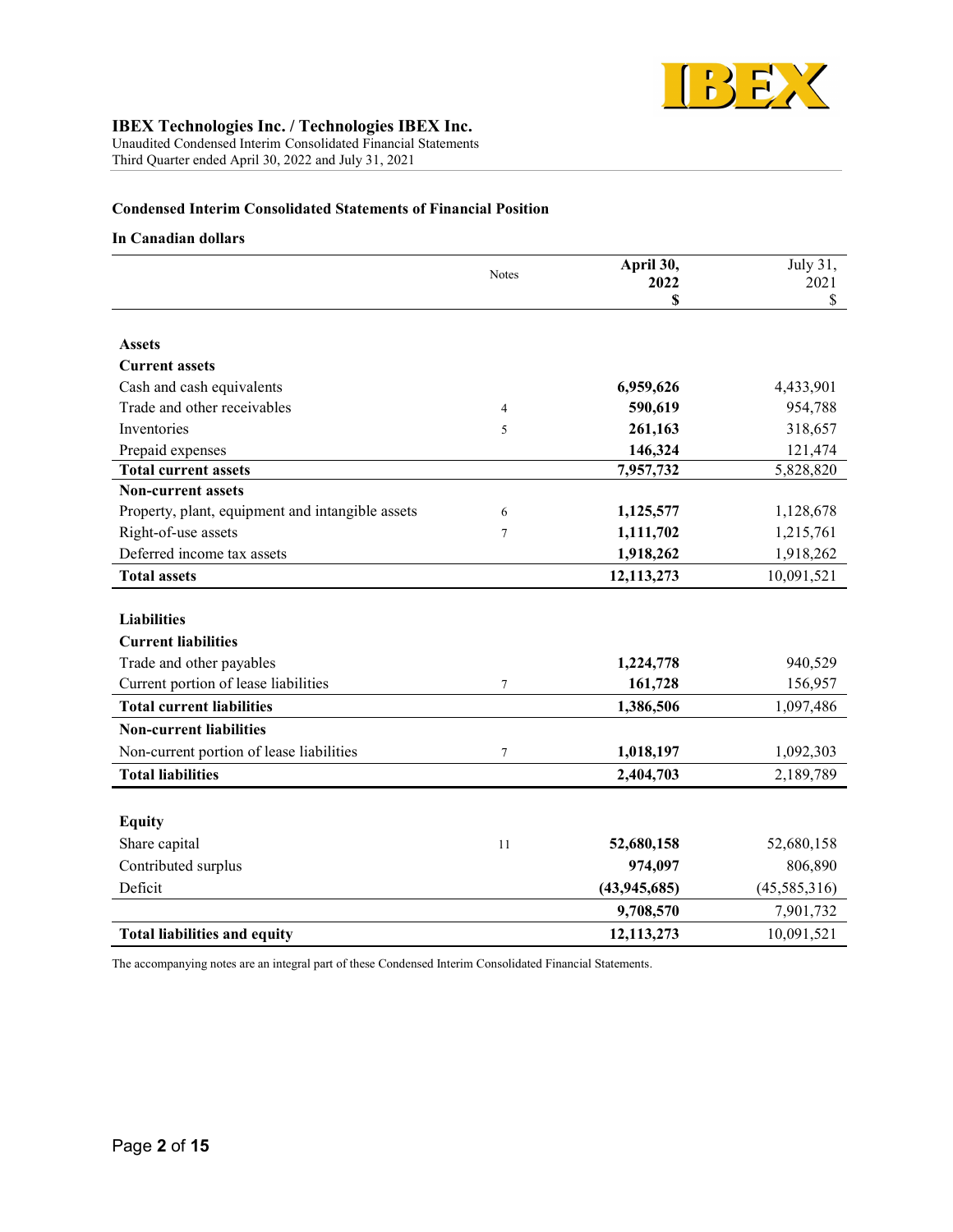

Unaudited Condensed Interim Consolidated Financial Statements Third Quarter ended April 30, 2022 and 2021

# Consolidated Statements of Changes in Equity

### In Canadian dollars

|                          | <b>Notes</b> | <b>Share</b><br>capital<br>\$ | Contributed<br>surplus<br>S | <b>Deficit</b><br>S | <b>Total</b><br>S |
|--------------------------|--------------|-------------------------------|-----------------------------|---------------------|-------------------|
| As at July 31, 2021      |              | 52,680,158                    | 806,890                     | (45,585,316)        | 7,901,732         |
| Net earnings             |              |                               |                             | 1,639,631           | 1,639,631         |
| Share-based compensation |              |                               | 167,207                     |                     | 167,207           |
| As at April 30, 2022     |              | 52,680,158                    | 974,097                     | (43, 945, 685)      | 9,708,570         |
|                          |              |                               |                             |                     |                   |
| As at July 31, 2020      |              | 52,672,258                    | 794,241                     | (46,346,819)        | 7,119,680         |
| Net earnings             |              |                               |                             | 732,080             | 732,080           |
| Share-based compensation |              | 7,900                         | 11,563                      |                     | 19,463            |
| As at April 30, 2021     |              | 52,680,158                    | 805,804                     | (45, 614, 739)      | 7,871,223         |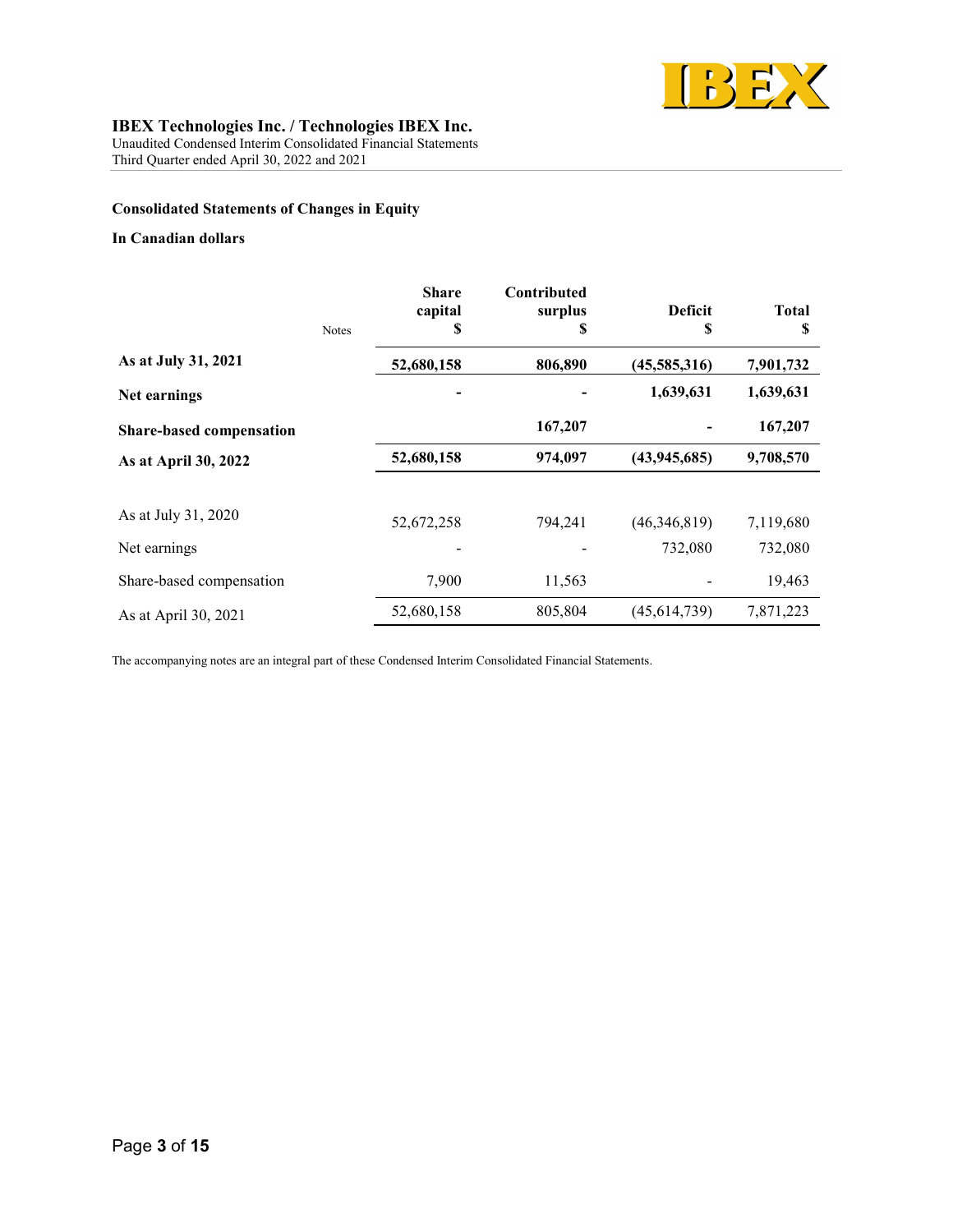

Unaudited Condensed Interim Consolidated Financial Statements Third Quarter ended April 30, 2022 and 2021

# Consolidated Statements of Earnings and Comprehensive Income

#### In Canadian dollars

|                                              |              | For the three-month period<br>ended April 30 |                 |                 | For the nine-month period<br>ended April 30 |
|----------------------------------------------|--------------|----------------------------------------------|-----------------|-----------------|---------------------------------------------|
|                                              | <b>Notes</b> | 2022                                         | 2021            | 2022            | 2021                                        |
| Revenues                                     |              | \$<br>2,209,234                              | \$<br>1,467,665 | \$<br>5,822,473 | S<br>3,945,238                              |
|                                              |              |                                              |                 |                 |                                             |
| Cost of sales                                | 8            | 648,572                                      | 563,317         | 1,879,204       | 1,706,293                                   |
| Research and development expenses            | 8            | 87,310                                       | 65,984          | 210,845         | 88,349                                      |
| Selling, general and administrative expenses | 8            | 878,355                                      | 409,103         | 2,089,570       | 1,396,223                                   |
| Operating earnings                           |              | 594,997                                      | 429,261         | 1,642,854       | 754,373                                     |
|                                              |              |                                              |                 |                 |                                             |
| Foreign exchange (gain) loss                 | 8            | (6,078)                                      | 123,131         | (44, 422)       | 241,521                                     |
| Finance expenses - net                       | 8            | 31,473                                       | 8,961           | 47,645          | 28,939                                      |
| Other income                                 | 8            |                                              | (36,386)        |                 | (244,260)                                   |
| Earnings before income taxes                 |              | 569,602                                      | 333,555         | 1,639,631       | 728,173                                     |
| Provision for income taxes                   |              |                                              | 46              |                 | (3,907)                                     |
| Net earnings and comprehensive income        |              | 569,602                                      | 333,509         | 1,639,631       | 732,080                                     |
| Basic and diluted net earnings per share     |              | 0.02                                         | 0.01            | 0.06            | 0.03                                        |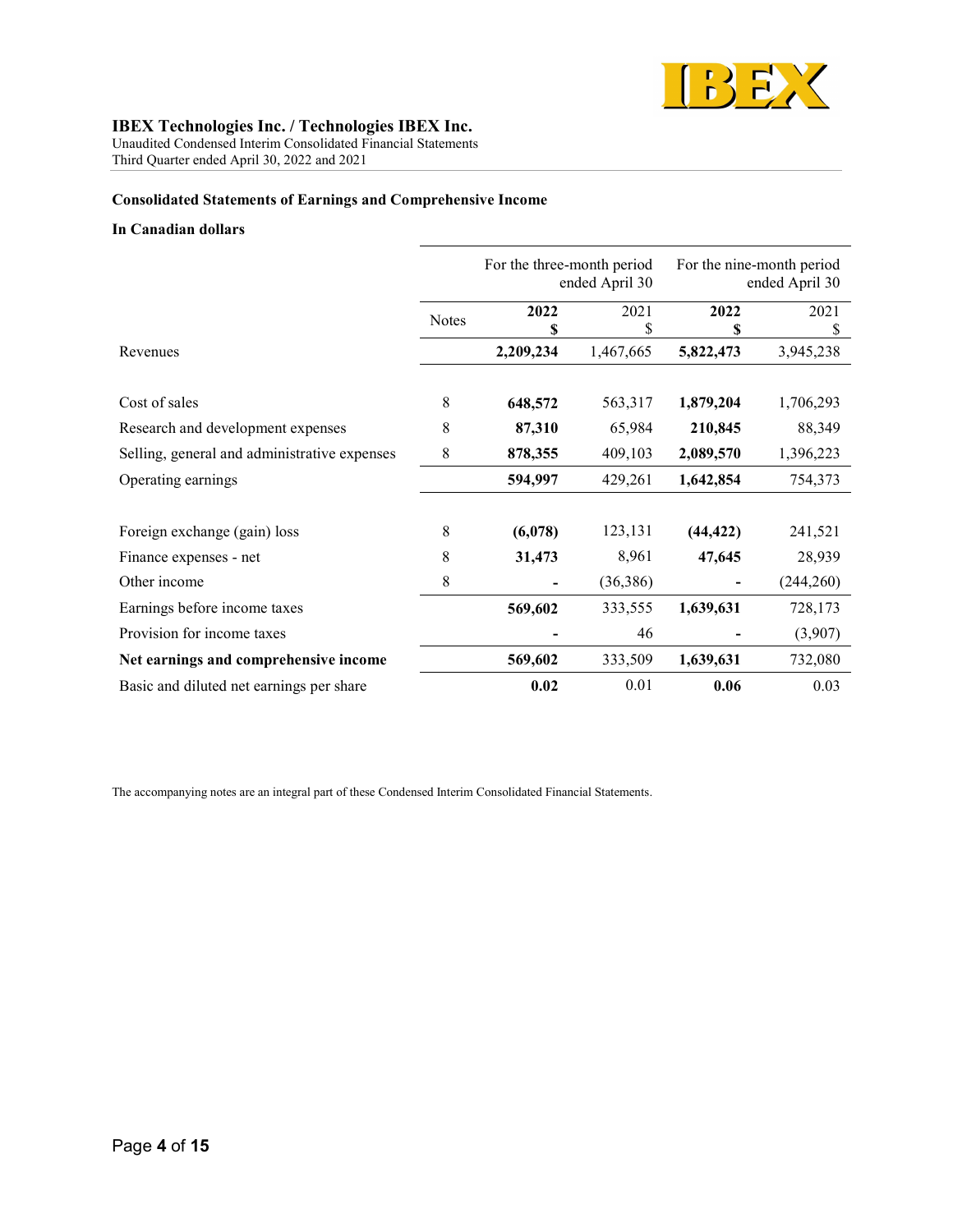

Unaudited Condensed Interim Consolidated Financial Statements Third Quarter ended April 30, 2022 and 2021

# Consolidated Statements of Cash Flows

#### In Canadian dollars

|                                                                     | <b>Notes</b> | For the nine-month<br>period ended | For the nine-month<br>period ended |
|---------------------------------------------------------------------|--------------|------------------------------------|------------------------------------|
|                                                                     |              | April 30, 2022                     | April 30, 2021<br>S                |
| Cash flows (used) generated from operating activities               |              |                                    |                                    |
| Net earnings                                                        |              | 1,639,631                          | 732,080                            |
| Adjustments for non-cash income and expenses                        |              |                                    |                                    |
| Depreciation of property, plant, equipment and intangible<br>assets | 6            | 114,844                            | 131,497                            |
| Depreciation right-of-use assets                                    | 7            | 163,094                            | 152,818                            |
| Share-based compensation                                            |              | 167,207                            | 15,463                             |
| Accretion expenses on lease liabilities                             | $\tau$       | 42,496                             | 19,566                             |
|                                                                     |              | 2,177,272                          | 1,051,424                          |
| Changes in non-cash working capital balances                        |              |                                    |                                    |
| Decrease (increase) in trade and other receivables                  |              | 364,169                            | 198,849                            |
| Decrease (increase) in inventories                                  |              | 57,494                             | (68, 187)                          |
| (Increase) decrease in prepaid expenses                             |              | (24, 850)                          | (17,375)                           |
| Increase (decrease) in trade and other payables                     |              | 284,248                            | (365, 420)                         |
| Net changes in non-cash working capital balances                    |              | 681,061                            | (252, 133)                         |
| Net cash (used in) generated from operating activities              |              | 2,808,333                          | 799,291                            |
| Cash flows used in investing activities                             |              |                                    |                                    |
| Purchase of property, plant and equipment                           | 6            | (111,743)                          | (141, 879)                         |
| Net cash used in investing activities                               |              | (111,743)                          | (141, 879)                         |
| Cash flows used in financing activities                             |              |                                    |                                    |
| Issuance of shares upon exercise of stock options                   | 11           |                                    | 4,000                              |
| Principal payments of leases liabilities                            | 7            | (170, 865)                         | (156,219)                          |
| Net cash used in financing activities                               |              | (170, 685)                         | (152, 219)                         |
|                                                                     |              |                                    |                                    |
| Net change in cash and cash equivalents                             |              | 2,525,725                          | 505,193                            |
| Cash and cash equivalents at beginning of year                      |              | 4,433,901                          | 3,705,517                          |
| Cash and cash equivalents at end of third quarter                   |              | 6,959,626                          | 4,210,710                          |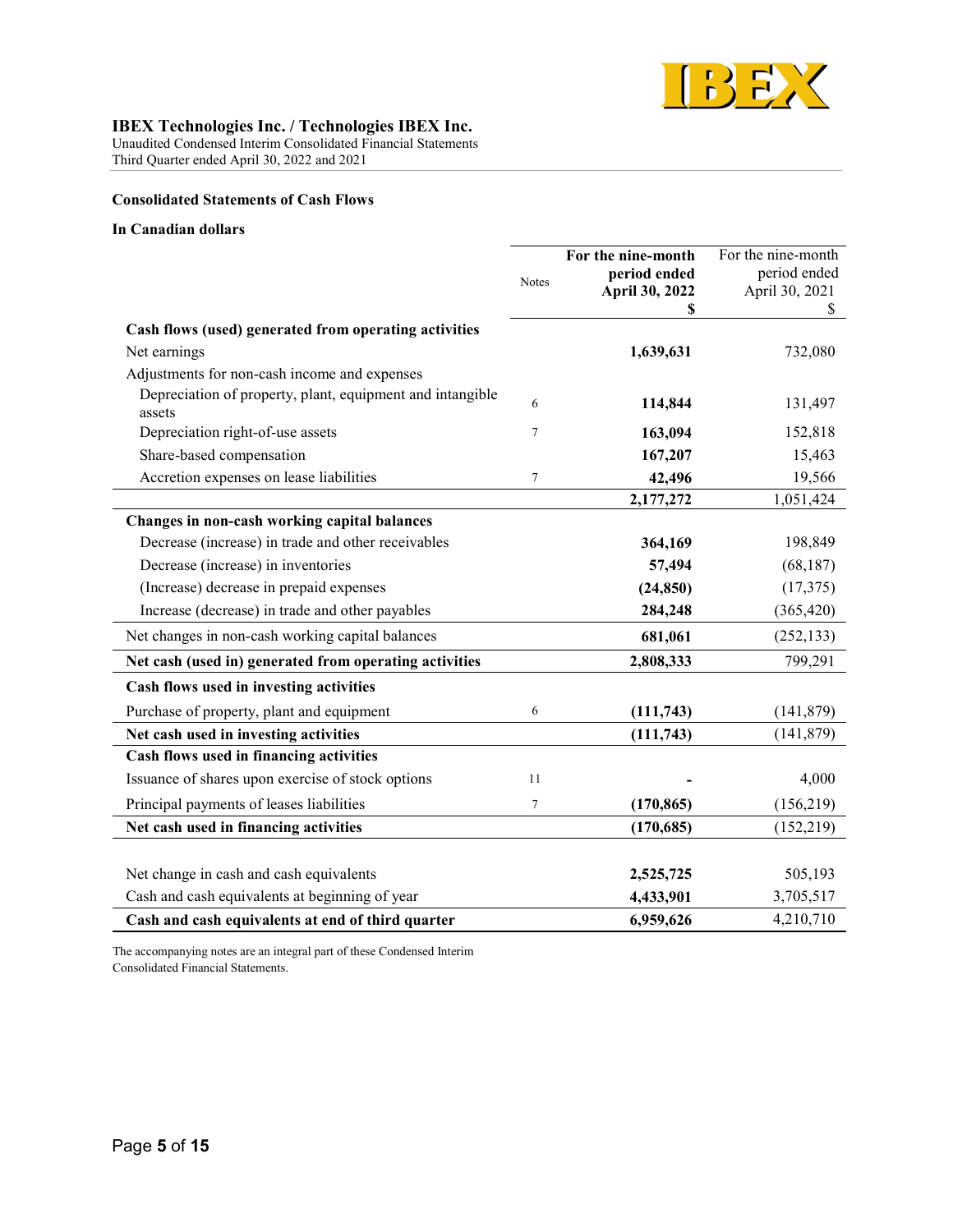

### Notes to Consolidated Financial Statements

#### General information  $\mathbf{1}$

IBEX Technologies Inc. / Technologies IBEX Inc. ("IBEX" or the "Company"), through its wholly owned subsidiaries, manufactures and markets enzymes for biomedical use. IBEX also manufactures and markets a series of arthritis assays which are widely used in osteoarthritis research. These unaudited condensed interim consolidated financial statements were authorized for issue by the Board of Directors on June 9, 2022 and were signed on its behalf.

The Company is a public company listed on the TSX Venture Exchange and is incorporated and domiciled in Canada. The address of its registered office is 5485 Paré Street, Suite 100, Montréal, Québec.

#### $\mathbf{2}$ Summary of significant accounting policies

### Basis of presentation

These unaudited condensed interim consolidated financial statements ("interim financial statements") were prepared in accordance with International Financial Reporting Standards ("IFRS"), as issued by the International Accounting Standards Board ("IASB"), and in compliance with International Accounting Standard 34 – Interim Financial Reporting ("IAS 34"). Accordingly, certain information and notes disclosures normally included in the audited annual consolidated financial statements have been omitted or condensed. These interim financial statements should be read in conjunction with the Company's audited annual consolidated financial statements for the year ended July 31, 2021.

The interim financial statements include all adjustments considered necessary by management to fairly state the Company's results of operations, financial position and cash flows. The operating results for interim periods are not necessarily indicative of results that may be expected for any other interim period or for the full year.

### Accounting policies

These interim financial statements have been prepared using the same accounting policies as those presented in the Company's audited annual consolidated financial statements for the year ended July 31, 2021.

New accounting standards, amendments and interpretations issued and effective for the Company beginning on or after August 1, 2020 are as follows:

# IAS 1, Presentation of Financial Statements (''IAS 1''), and IAS 8, Accounting Policies, Changes in accounting Estimates and Errors (''IAS 8'')

Definition of Material (Amendments to IAS 1, Presentation of Financial Statements, and to IAS 8, Accounting Policies, Changes in Accounting Estimates and Errors) is intended to make the definition of material in IAS 1 easier to understand and is not intended to alter the underlying concept of materiality in IFRS Standards. The concept of "obscuring" material information with immaterial information has been included as part of the new definition. The threshold for materiality influencing users has been changed from "could influence" to "could reasonably be expected to influence". The definition of material in IAS 8 has been replaced by a reference to the definition of material in IAS 1.

IAS 1 and IAS 8 are applicable for annual periods beginning on or after January 1, 2020. The Company does not expect any impact in its financial statements upon the amendments of IAS 1 and IAS 8.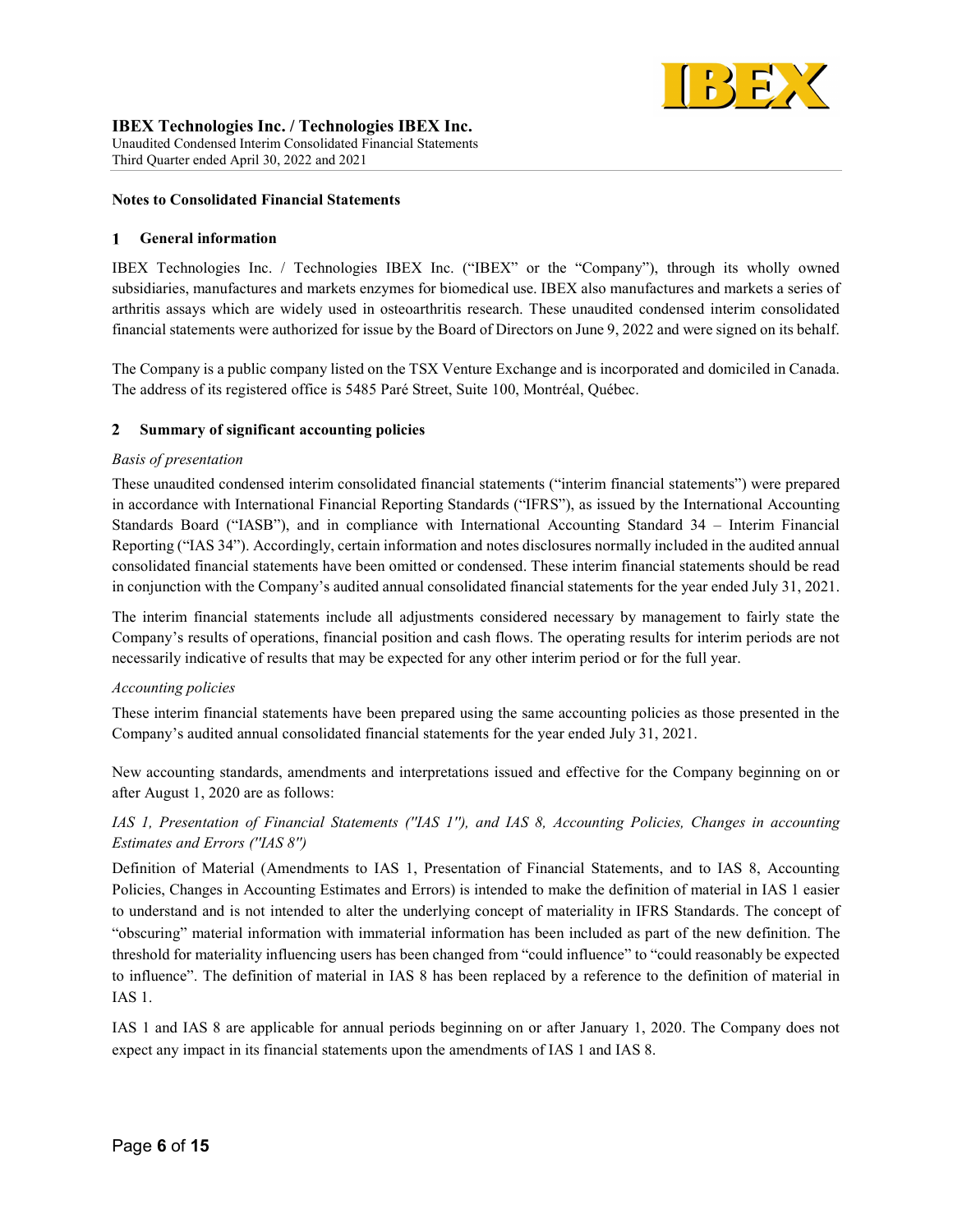

Third Quarter ended April 30, 2022 and 2021

#### Financial instruments  $3<sup>1</sup>$

## Currency risk

The Company operates internationally, and its sales are mainly contracted in US dollars. A change in the currency exchange rate between the Canadian dollar and the US dollar could have a material effect on its consolidated earnings and comprehensive income, financial position and cash flows.

The Company's objective in managing its foreign currency risk is to minimize its net exposure to foreign currency cash flows by buying, from time to time, forward foreign exchange contracts to hedge a portion of the exposure of its foreign currency cash flows. Foreign exchange contracts will usually have a maturity of less than two years. As at April 30, 2022 and 2021, the Company has forward foreign exchange contracts outstanding.

On April 25, 2022, the Company entered into forward foreign exchange contracts under which it has undertaken to sell a total of \$1,500,000 USD to Canadian dollars at future dates, at varying rates, to January 2023.

The Company is exposed to foreign currency risk primarily as a result of revenues and expenses denominated in US dollars. Financial instruments denominated in foreign currencies as at April 30, 2022 and July 31, 2021 were as follows:

|                             | <b>April 30, 2022</b> |         | July 31, 2021 |         |
|-----------------------------|-----------------------|---------|---------------|---------|
|                             | CA\$                  | USS     | CA\$          | US\$    |
| Cash and cash equivalents   | 1,089,386             | 851,615 | 660,074       | 529,670 |
| Trade and other receivables | 565,343               | 441,950 | 834.869       | 669,932 |
| Trade and other payables    | 37,253                | 29,122  | 42,100        | 33,783  |

The impact on the Company's (excluding BRP) financial instruments of a 5% increase in the US dollar exchange rate would be a foreign exchange gain of \$84,599 recorded in net earnings for the nine-month period ended April 30, 2022 (July 31, 2021, \$72,642).

# Interest rate risk

The Company's interest rate risk was related to the long-term debt. The Company does no longer have an interest rate risk since the long term debt was repaid in June 2020.

# Credit risk

Financial instruments that potentially subject the Company to credit risk include cash and cash equivalents, as well as trade and other receivables. Cash and cash equivalents consist of bank balances and money market funds maintained at financial institutions with high credit ratings. Therefore, the Company considers the risk of non-performance for cash and cash equivalents to be low.

The aging of trade receivables as at April 30, 2022 was as follows:

| <b>Trade receivables</b> |                          | $\frac{6}{6}$ |
|--------------------------|--------------------------|---------------|
| Current                  | 509,761                  | 90            |
| Past due 31–90 days      | 55,582                   | 10            |
| Over 90 days             | $\overline{\phantom{0}}$ |               |
|                          | 565,343                  | 100           |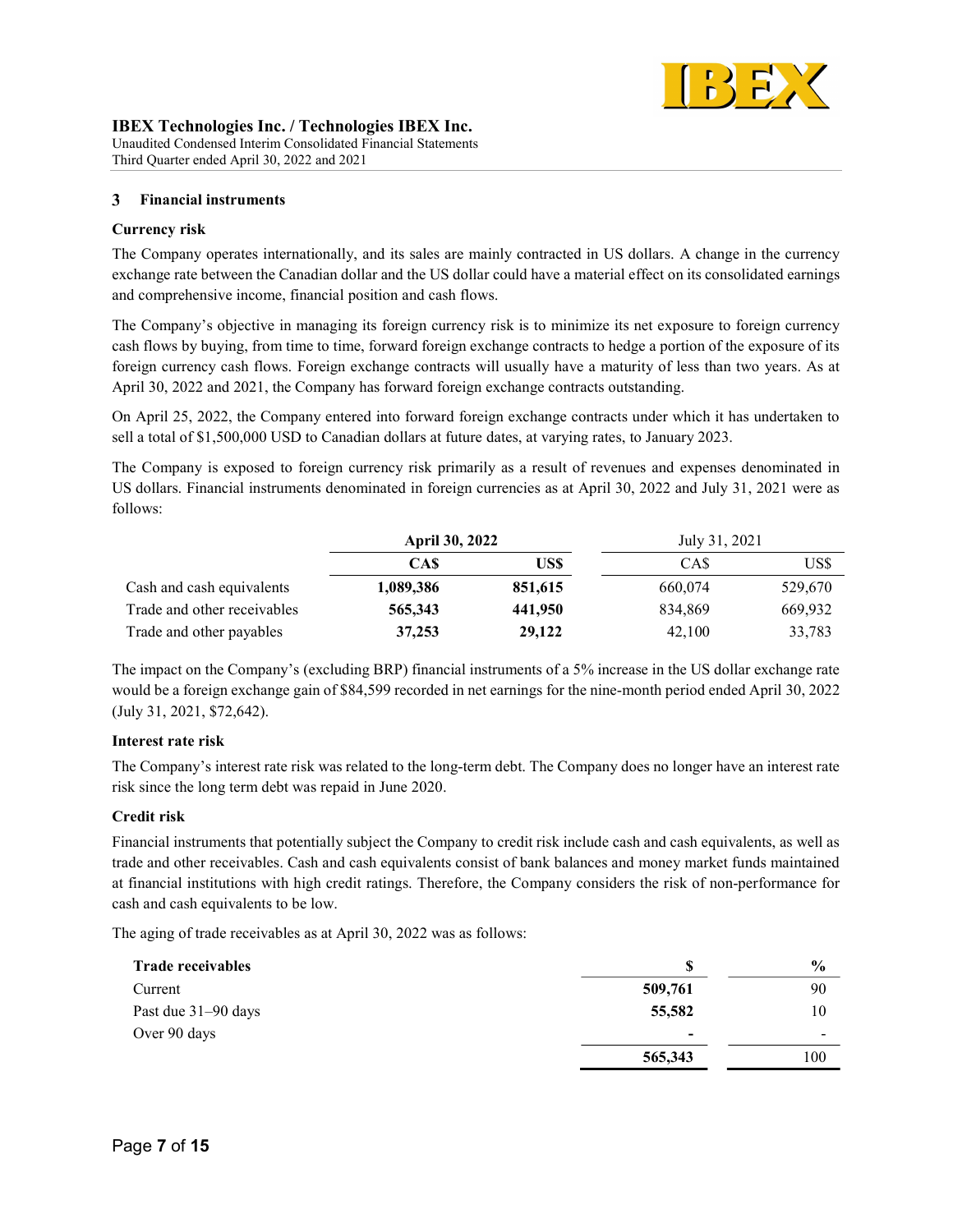

Unaudited Condensed Interim Consolidated Financial Statements Third Quarter ended April 30, 2022 and 2021

The Company's exposure to credit risk for trade receivables for customers with greater than 10% of the total balance was as follows:

|            | April 30,                | July 31,       |
|------------|--------------------------|----------------|
|            | 2022                     | 2021           |
|            | $\frac{6}{9}$            | $\frac{0}{0}$  |
| Customer 1 | 73                       | 64             |
| Customer 2 | 17                       | $\overline{ }$ |
| Customer 3 | $\overline{\phantom{0}}$ |                |

# Liquidity risk

Liquidity risk is the risk that the Company will not be able to meet its financial liabilities when due. The Company's financial liabilities include its trade and other payables presented on the consolidated statement of financial position, which are due within the next 12 months, and long-term debt. The Company manages liquidity risk by maintaining adequate cash balances to discharge its liabilities when due.

The following table details the maturities of the financial liabilities as at April 30, 2022.

|                                | Carrying<br>amount<br>S | Contractual<br>cash flows<br>\$ | Less than<br>1 year<br>\$ | Between<br>1 and $3$<br>years<br>Φ | Between<br>3 and 5<br>years<br>\$ | More<br>than<br>5 years<br>S |
|--------------------------------|-------------------------|---------------------------------|---------------------------|------------------------------------|-----------------------------------|------------------------------|
| Trade and other payables       | 1.224.778               | 1.224.778                       | 1,224,778                 |                                    |                                   |                              |
| Lease liabilities <sup>1</sup> | 1,179,925               | 1,317,716                       | 197,528                   | 363,288                            | 377,191                           | 379,709                      |
|                                | 2,404,703               | 2,542,494                       | 1,422,306                 | 363,288                            | 377,191                           | 379,709                      |

1- See Note 7.

Management believes that the Company has sufficient funds to meet its obligations and planned expenditures for the ensuing twelve months as they fall due. In assessing whether the going concern assumption is appropriate, management takes into account all available information about the future, which is at least, but not limited to, twelve months from the end of the reporting period.

### Financial instruments

Except for derivatives, the Company has evaluated the fair value of its financial instruments based on the current interest rate environment, related market values and current pricing of financial instruments with comparable terms. The carrying value of its financial instruments is considered to approximate fair value.

The Company categorizes its financial instruments according to the following three hierarchical levels:

Level 1 – Measurement based on quoted prices (unadjusted) in active markets for identical assets and liabilities;

Level 2 – Valuation techniques based primarily on observable market data; and

Level 3 – Valuation techniques not based primarily on observable market data.

As at April 30, 2022 and July 31, 2021, there are no financial instruments that were accounted for using fair value.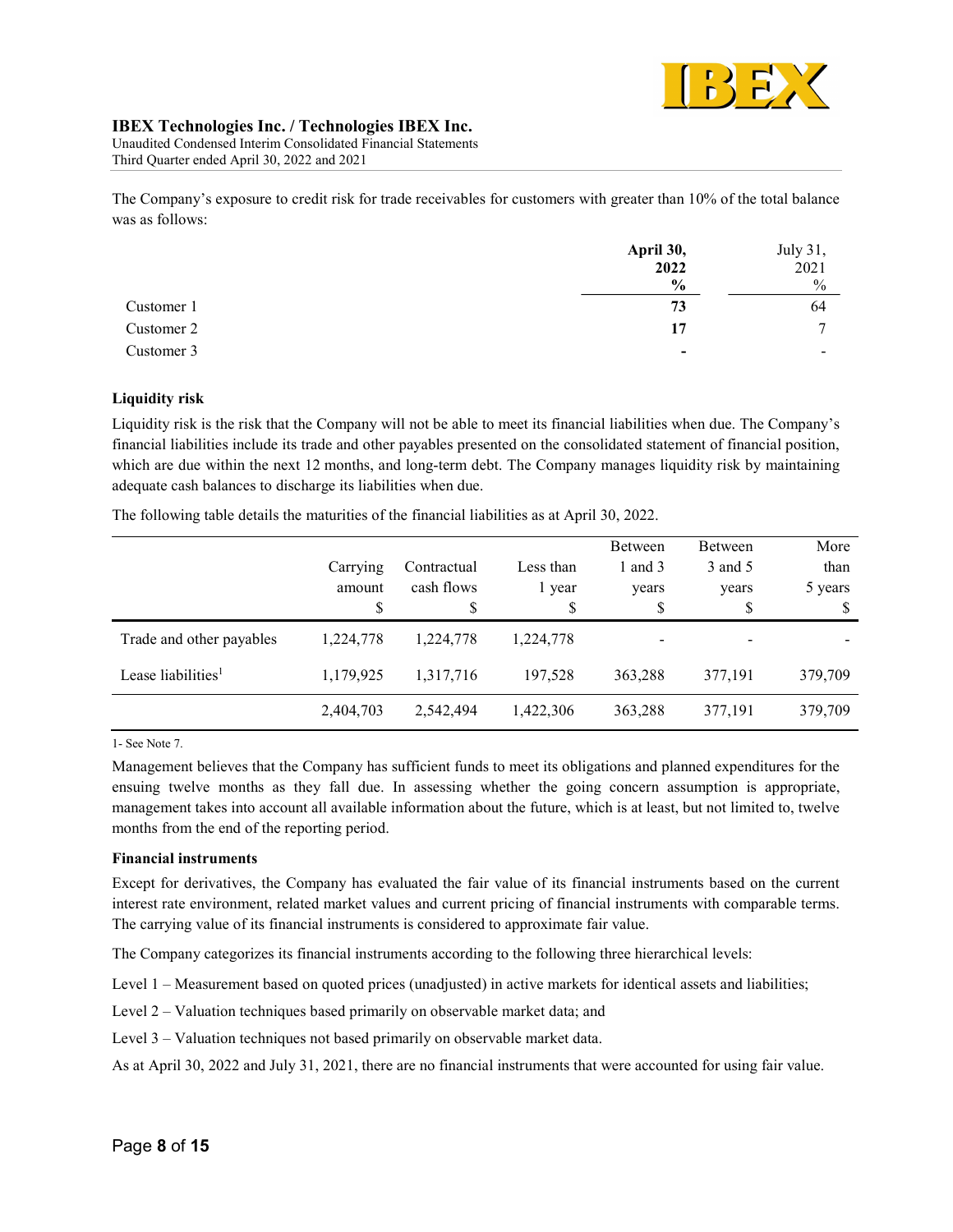

Unaudited Condensed Interim Consolidated Financial Statements Third Quarter ended April 30, 2022 and 2021

#### $\overline{\mathbf{4}}$ Trade and other receivables

|                  | April 30,                | July 31, |
|------------------|--------------------------|----------|
|                  | 2022                     | 2021     |
|                  | \$                       |          |
| Trade            | 565,343                  | 887,194  |
| Sales tax        | 25,276                   | 28,751   |
| Other receivable | $\overline{\phantom{a}}$ | 38,843   |
|                  | 590,619                  | 954,788  |

# 5 Inventories

|                                            | April 30, | July 31, |
|--------------------------------------------|-----------|----------|
|                                            | 2022      | 2021     |
|                                            |           |          |
| Finished goods – Enzymes                   | 216,605   | 283,068  |
| Finished goods – Arthritis diagnostic kits | 23,736    | 35,589   |
| Work in process $-$ Enzymes                | 20,822    |          |
|                                            | 261,163   | 318,657  |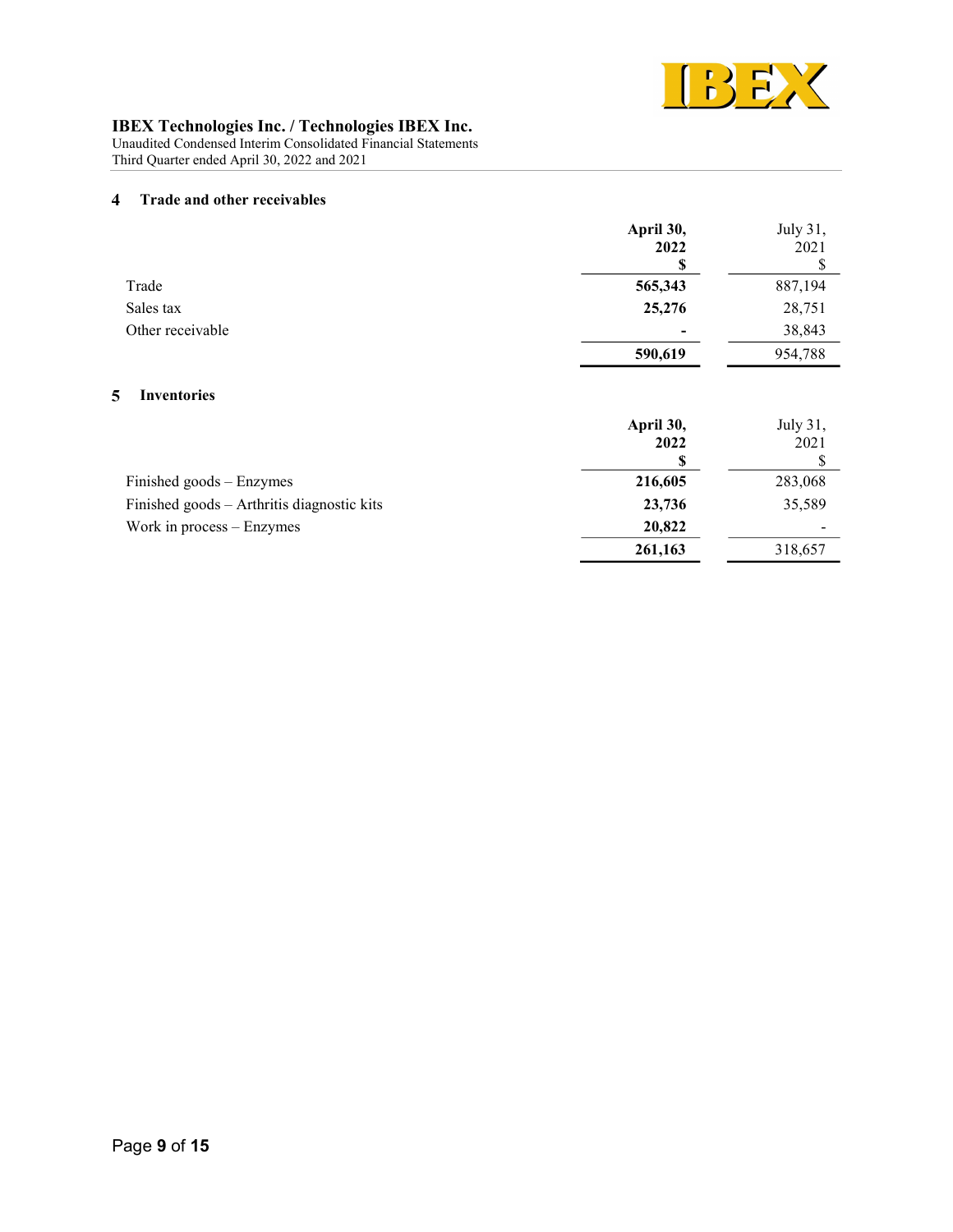

Unaudited Condensed Interim Consolidated Financial Statements

Third Quarter ended April 30, 2022 and 2021

#### Property, plant, equipment and intangible assets 6

|                                                 | April 30,   | April 30,   |
|-------------------------------------------------|-------------|-------------|
|                                                 | 2022        | 2021        |
|                                                 | S           | \$          |
| <b>Opening July 31, 2021 and 2020</b>           |             |             |
| Cost                                            | 4,020,115   | 3,748,943   |
| Accumulated depreciation                        | (2,891,437) | (2,711,137) |
| Net book amount                                 | 1,128,678   | 1,037,806   |
| Nine-month period ended April 30, 2022 and 2021 |             |             |
| Opening net book amount                         | 1,128,678   | 1,037,806   |
| Additions                                       | 111,743     | 141,879     |
| Depreciation charge                             | (114, 844)  | (131, 497)  |
| <b>Closing net book amount</b>                  | 1,125,577   | 1,048,188   |
| <b>Ending April 30, 2022 and 2021</b>           |             |             |
| Cost                                            | 4,131,858   | 3,890,822   |
| Accumulated depreciation                        | (3,006,281) | (2,842,634) |
| Net book amount                                 | 1,125,577   | 1,048,188   |
|                                                 |             |             |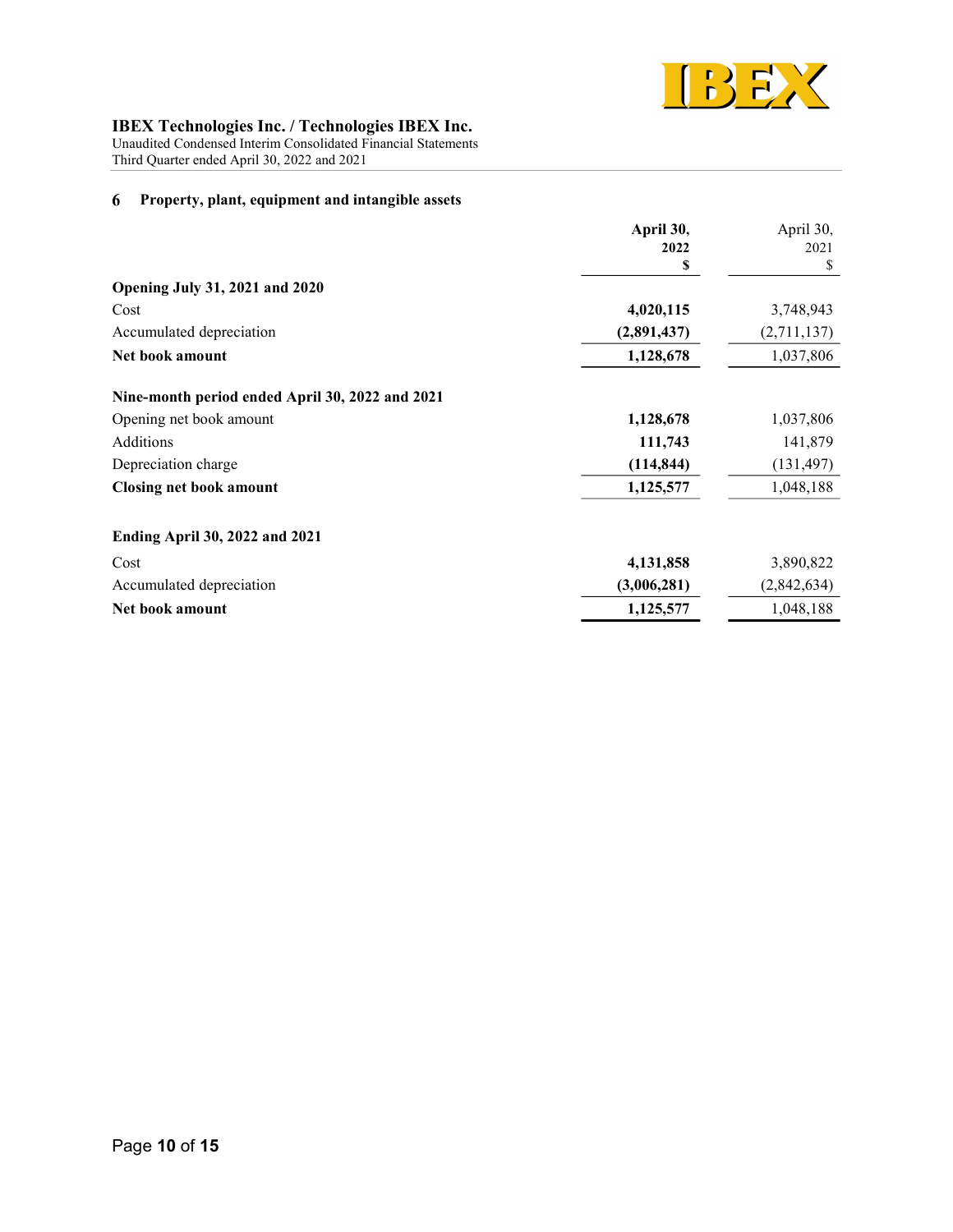

Unaudited Condensed Interim Consolidated Financial Statements Third Quarter ended April 30, 2022 and 2021

#### Right-of-Use Assets and Lease Liabilities  $\overline{7}$

|                                        | April 30,<br>2022<br>\$ | April 30,<br>2021<br>\$ |
|----------------------------------------|-------------------------|-------------------------|
| Right-of-Use Assets                    |                         |                         |
| Cost                                   |                         |                         |
| As at July 31, 2021 and 2020           | 1,588,581               | 682,520                 |
| Addition                               | 59,034                  | 906,061                 |
| Termination                            | (114, 532)              |                         |
| As at April 30, 2022 and 2021          | 1,533,083               | 1,588,581               |
| <b>Accumulated depreciation</b>        |                         |                         |
| As at July 31, 2021 and 2020           | (372, 820)              | (167, 935)              |
| Depreciation                           | (163, 094)              | (152, 818)              |
| Termination                            | 114,533                 |                         |
| As at April 30, 2022 and 2021          | (421, 381)              | (320, 753)              |
| Net book amount                        | 1,111,702               | 1,267,828               |
| Lease liabilities                      |                         |                         |
| <b>Opening July 31, 2021 and 2020</b>  | 1,249,260               | 530,020                 |
| Addition                               | 59,034                  | 906,061                 |
| Accretion expense                      | 42,496                  | 19,566                  |
| Payments                               | (170, 865)              | (156, 219)              |
| As at April 30, 2022 and 2021          | 1,179,925               | 1,299,428               |
| Current portion of lease liabilities   | 161,728                 | 167,876                 |
| Long-term portion of lease liabilities | 1,018,197               | 1,131,552               |
| <b>Closing net book amount</b>         | 1,179,925               | 1,299,428               |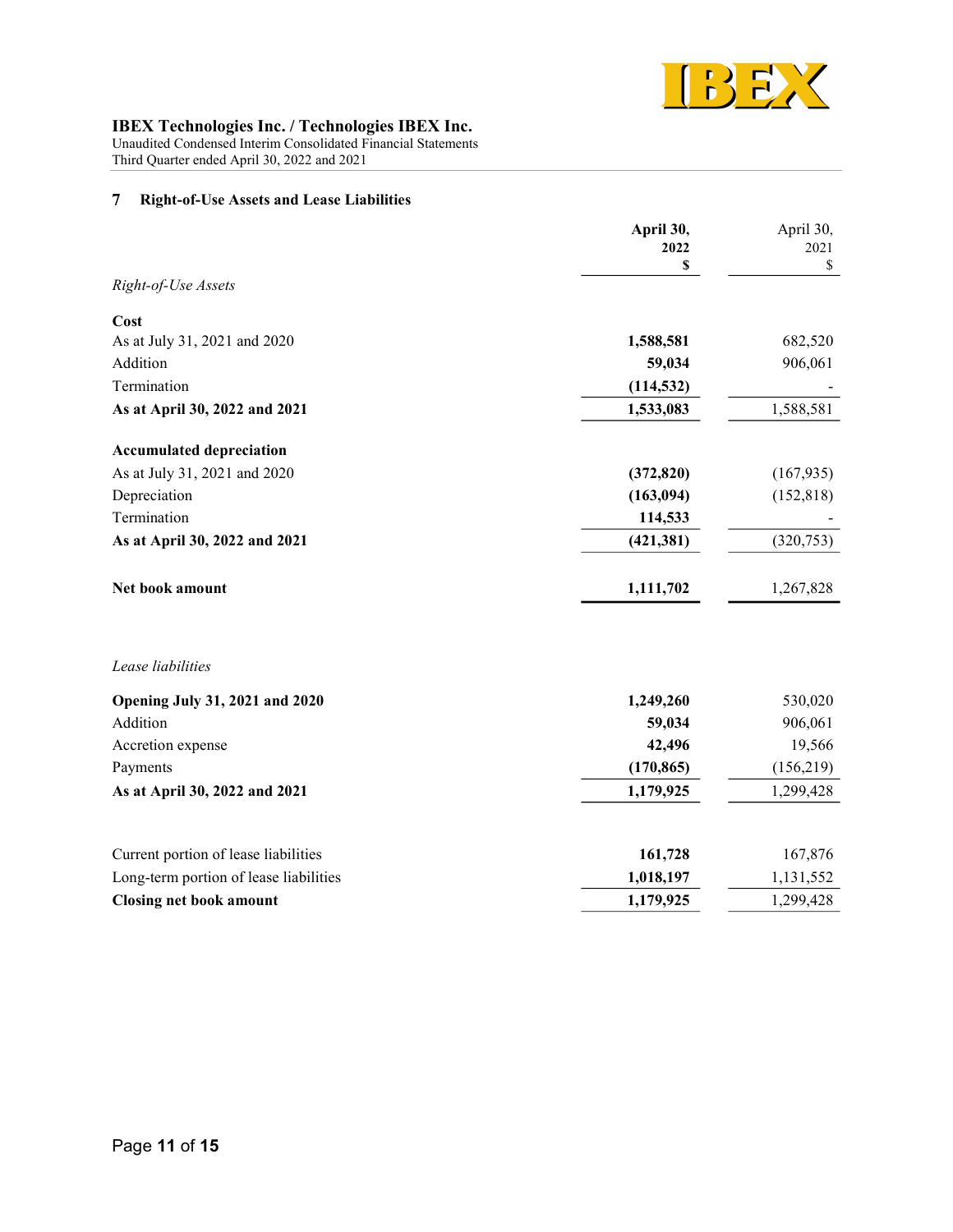

Unaudited Condensed Interim Consolidated Financial Statements Third Quarter ended April 30, 2022 and 2021

#### 8 Expense by nature

|                                                                     | April 30, | April 30, |
|---------------------------------------------------------------------|-----------|-----------|
|                                                                     | 2022      | 2021      |
|                                                                     | \$        | \$        |
| Salaries and benefits expense                                       | 2,333,501 | 1,785,464 |
| Share-based compensation expense                                    | 167,206   | 15,463    |
| Board compensation                                                  | 102,075   | 80,873    |
| Contracts and collaborators                                         | 184,563   | 131,724   |
| Professional fees                                                   | 153,431   | 117,034   |
| Shareholders' relation fees                                         | 14,818    | 13,900    |
| Occupancy costs                                                     | 100,925   | 87,775    |
| Insurance                                                           | 75,382    | 73,681    |
| Royalties                                                           | 35,437    | 24,680    |
| Sales, administration and all other expenses                        | 676,848   | 644,144   |
| Foreign exchange loss (gain)                                        | (44, 422) | 241,521   |
| Accretion expense - lease                                           | 42,496    | 19,566    |
| Finance expense                                                     | 20,016    | 14,799    |
| Finance revenue                                                     | (14, 867) | (5, 426)  |
| Changes in inventory allocation, work in process and finished goods | 57,495    | (68, 187) |
| Depreciation of property, plant, equipment and intangible assets    | 114,844   | 131,497   |
| Depreciation right-of-use assets                                    | 163,094   | 152.818   |
| Other income                                                        |           | (244,260) |
|                                                                     | 4,182,842 | 3,217,066 |

#### $9<sup>1</sup>$ Key management compensation

Key management includes the Company's executives and members of the Board of Directors. Compensation awarded to key management included:

|                                                          | April 30, | April 30, |
|----------------------------------------------------------|-----------|-----------|
|                                                          | 2022      | 2021      |
|                                                          |           |           |
| Salaries, share-based compensation and employee benefits | 1,011,210 | 978.483   |

As of April 30, 2022 and included in the above, an amount of \$153,769 was paid to key management in respect of the Company's profit sharing plan for the year ending July 31, 2021 (April 30, 2021 – \$154,232). Also note that, as of April 30, 2022, consulting services were paid to a member of the Board of Directors totalling \$63,825.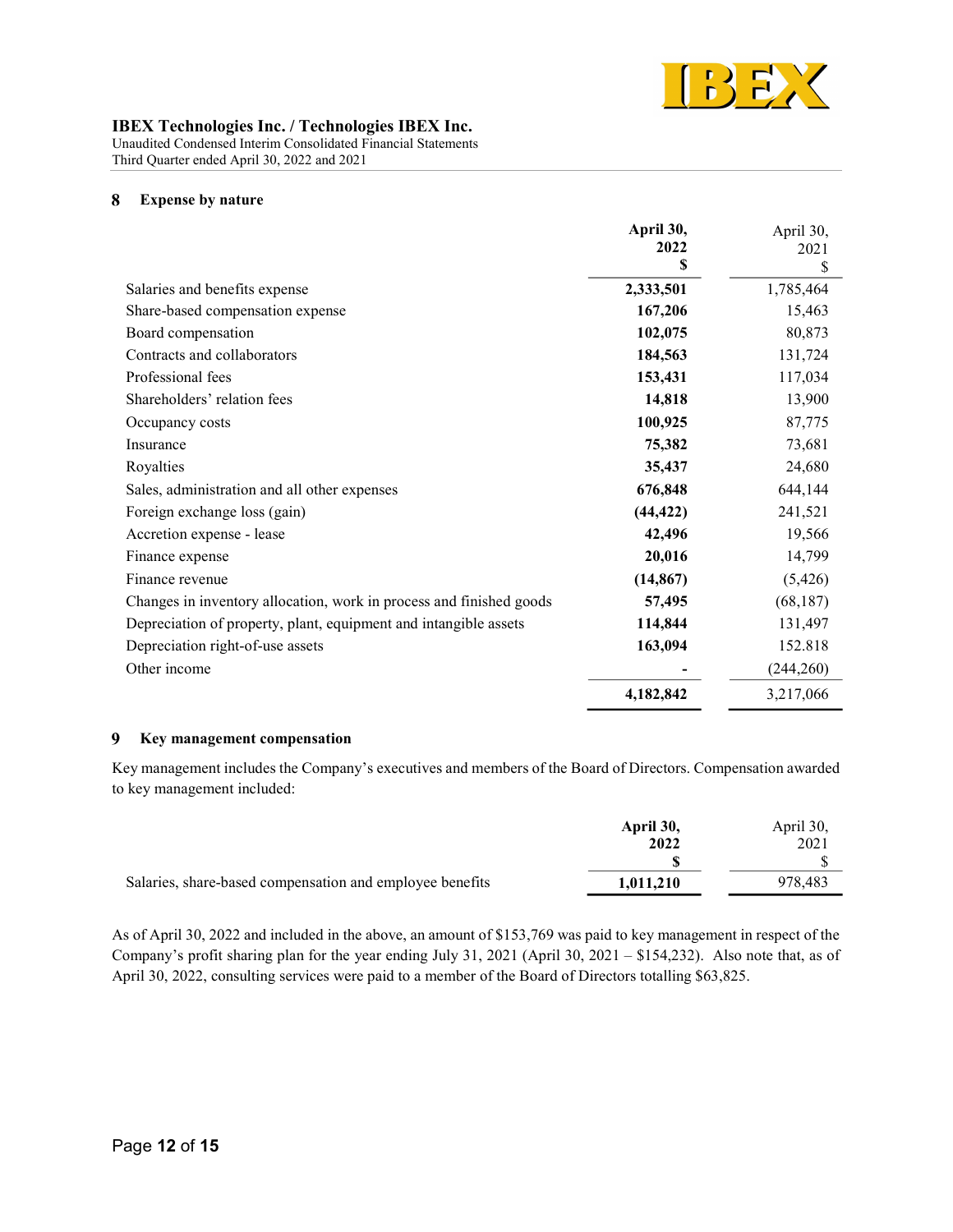

Unaudited Condensed Interim Consolidated Financial Statements Third Quarter ended April 30, 2022 and 2021

### 10 Segment information and economic dependence

### Reliance on key customers

The Company is highly reliant on sales from a small number of customers. During the nine-month period ended April 30, 2022, 73% of its sales derived from its top three customers (July 31, 2021 – 68%)

|            | April 30,     | July 31,      |
|------------|---------------|---------------|
|            | 2021          | 2021          |
|            | $\frac{0}{0}$ | $\frac{0}{0}$ |
| Customer A | 52            | 50            |
| Customer B | 12            | 12            |
| Customer C | $\mathbf o$   |               |

#### Industry

The Company operates in one industry segment: the production and sale of diagnostic products.

# Geographic information

The Company currently only has production facilities in Canada.

The Company's sales by geographic region for the nine-month period ended April 30, 2022 and the year ended July 31, 2021 were as follows:

|                      | April 30,<br>2022 | July 31,<br>2021 |
|----------------------|-------------------|------------------|
|                      | $\frac{0}{0}$     | $\frac{0}{0}$    |
| Canada               | 22                | 20               |
| <b>United States</b> | 57                | 59               |
| United Kingdom       | 10                | 6                |
| Germany              | 6                 | 8                |
| Other                | 5                 |                  |
|                      | <b>100</b>        | 100              |

# 11 Share capital

Issued and fully paid

|                         | April 30, 2022             |                            | July 31, 2021              |                           |
|-------------------------|----------------------------|----------------------------|----------------------------|---------------------------|
|                         | Number of<br>common shares | <b>Book</b><br>value<br>\$ | Number of<br>common shares | <b>Book</b><br>value<br>S |
| Beginning balance       | 24,823,244                 | 52,680,158                 | 24,773,244                 | 52,672,258                |
| Stock options exercised | $\overline{\phantom{0}}$   | $\overline{\phantom{0}}$   | 50,000                     | 7,900                     |
| Ending balance          | 24,823,244                 | 52,680,158                 | 24,823,244                 | 52,680,158                |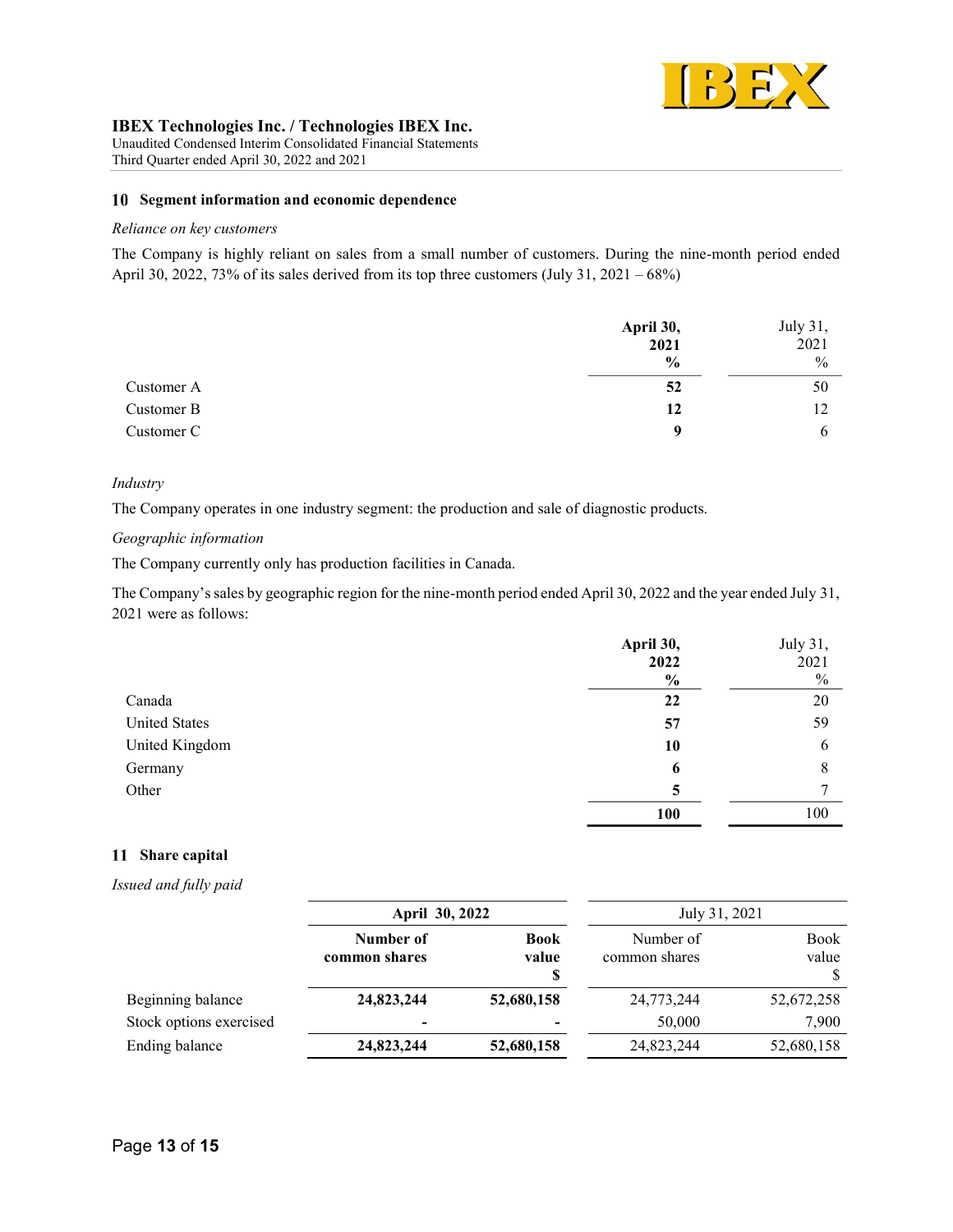

Unaudited Condensed Interim Consolidated Financial Statements Third Quarter ended April 30, 2022 and 2021

### Stock options

The following tables summarize the IBEX stock option plan for the quarter ended April 30, 2022 and the year ended July 31 2021:

|                   | April 30, 2022       |                                    |                      | July 31, 2021                                      |
|-------------------|----------------------|------------------------------------|----------------------|----------------------------------------------------|
|                   | Number of<br>options | Weighted average<br>exercise price | Number of<br>options | Weighted average<br>exercise price<br><sup>8</sup> |
| Beginning balance | 1,350,000            | 0.17                               | 1,475,000            | 0.17                                               |
| Granted           | 450,000              | 0.48                               |                      |                                                    |
| Exercised         |                      |                                    | (50,000)             | 0.08                                               |
| Expired           | (185,000)            | 0.19                               |                      |                                                    |
| Forfeited         |                      |                                    | (75,000)             | 0.20                                               |
| Ending balance    | 1,615,000            | 0.25                               | 1,350,000            | 0.17                                               |

The Company uses the fair value based method of accounting for its stock options. The fair value of the options is estimated as at the date of grant using the Black-Scholes option-pricing model with the following weighted average assumptions for the second quarter ended January 31, 2022:

| Risk-free interest rate      | $1.44\%$ |
|------------------------------|----------|
| Expected dividend yield      | nil      |
| Expected life of the options | 10 years |
| Expected volatility          | 85.08%   |

During the second quarter ended January 31, 2022, the fair value of the options granted at an exercise price of \$0.48 was \$180,180.

The following table summarizes the IBEX stock options outstanding as at April 30, 2022:

|                             | Options outstanding and currently exercisable |                                  |                                                           |  |
|-----------------------------|-----------------------------------------------|----------------------------------|-----------------------------------------------------------|--|
| <b>Exercise prices</b><br>S | <b>Number</b><br>outstanding                  | Number vested and<br>exercisable | Weighted average<br>remaining contractual<br>life (years) |  |
| 0.14                        | 405,000                                       | 405,000                          | 7.74                                                      |  |
| 0.15                        | 300,000                                       | 300,000                          | 6.65                                                      |  |
| 0.20                        | 425,000                                       | 425,000                          | 5.64                                                      |  |
| 0.24                        | 35,000                                        | 35,000                           | 4.98                                                      |  |
| 0.48                        | 450,000                                       | 400,000                          | 9.65                                                      |  |
|                             | 1,615,000                                     | 1,565,000                        |                                                           |  |